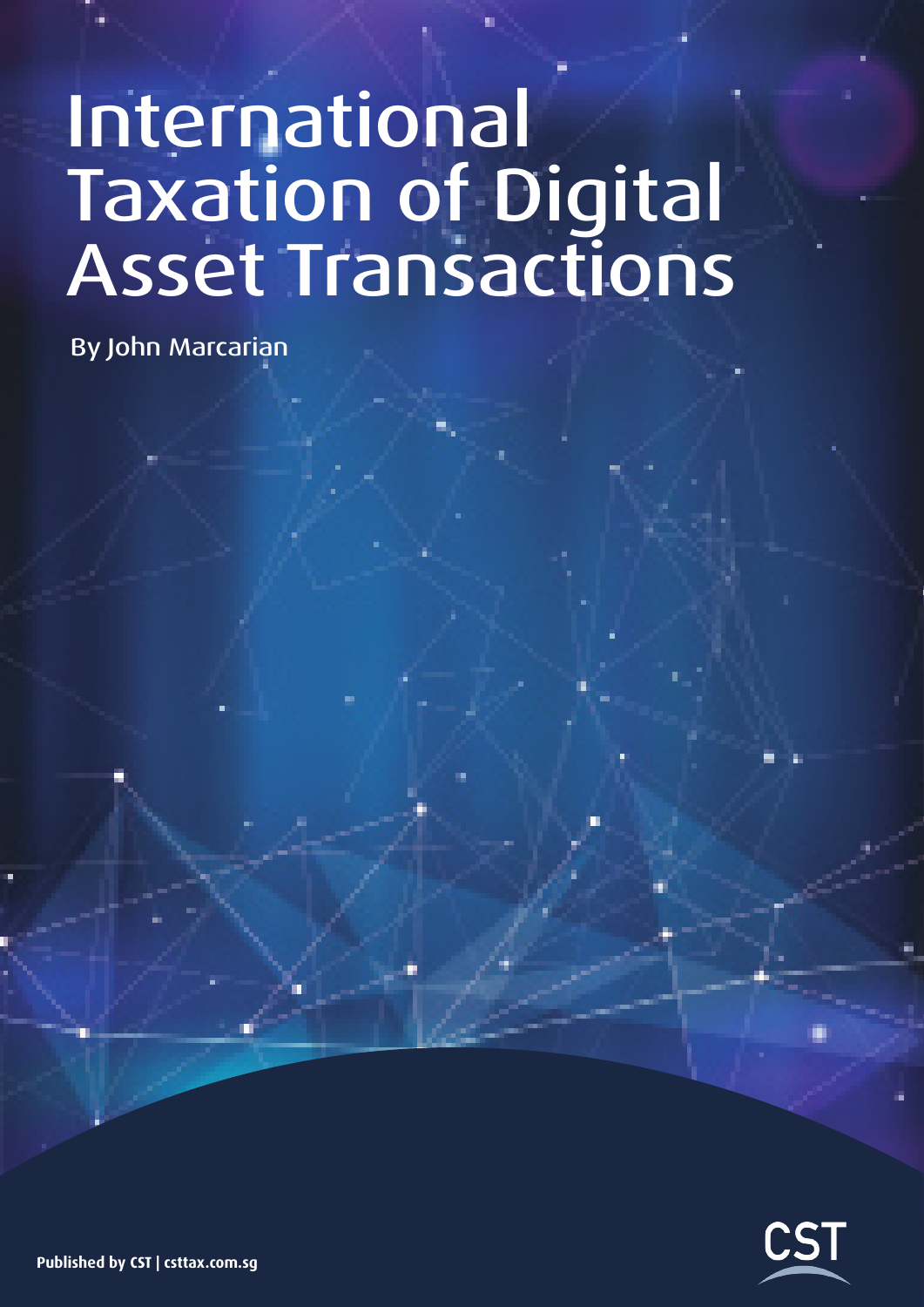## Introduction

The emergence of digital assets as a global phenomenon has raised questions in the minds of many as to how to deal with these assets from a regulatory perspective. A chief concern for many governments around the world is how they should be taxed.

It is clear that tax policy with respect to the taxation of digital assets in many countries is a moving feast.

Even to the casual observer it is evident that digital assets are evolving in a way unlike any other previous asset class.

This is particularly the case in the area of decentralised finance (DeFi) where there were only 6 digital assets in 2013, whereas today there are more than 10,000 digital assets and growing.

While some believe that these assets can simply be taxed using existing tax principles that is in my view more of a hope than a reality. The changing use and nature of some digital assets renders the initial tax treatment as to how to treat the asset out of step with how the token is being used.

For example, in Singapore the position is that utility tokens and payments for them are treated as prepayments and the cost of acquiring them is deductible over the period of time that they are used. However, as the token's utility changes, and additional rights are attributed to the token holder using an apportionment method to claim a tax deduction is somewhat problematic.

Nowhere is the state of flux as to how to tax digital assets more evident than in the field of international taxation.

Unlike the long-established body of international tax law which, generally speaking, has achieved broad global consensus through the vast array of Double Tax Agreements between countries and various policy papers released by international bodies – there is no global consensus in how countries tax various digital assets.

There is also currently no formal guidance available that indicates how digital assets should be classified for accounting purposes with most countries using the existing generally accepted accounting principles, which require that digital assets be classified based on their economic properties.

While it is not possible in this article to do an in-depth review of the whole topic, a broad overview as to how a number of different countries tax digital assets within the category of a payment token or virtual currency can be provided.

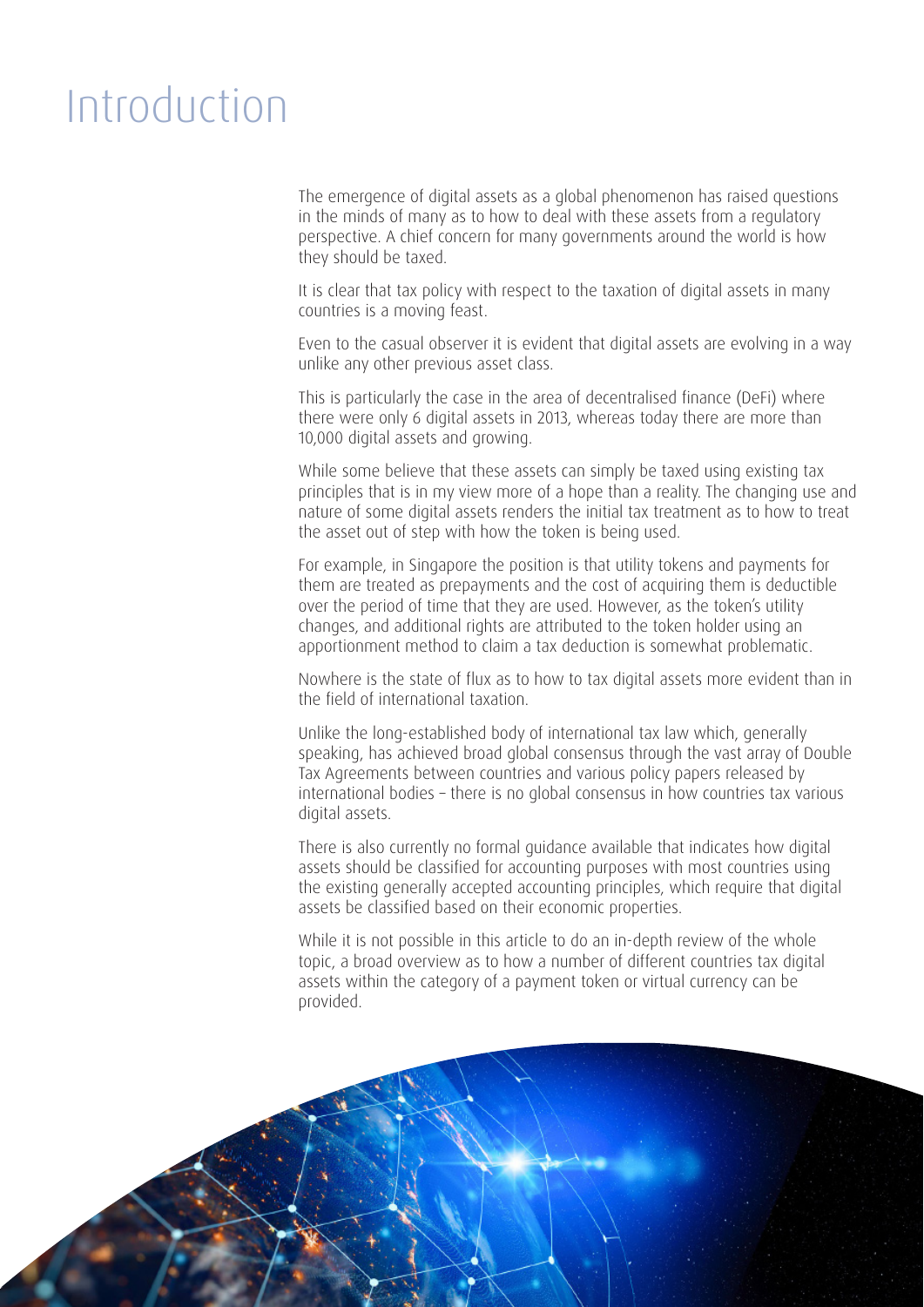### Income Taxation

Before we review the international tax consequences of dealing in virtual currency let us consider the question, from an international viewpoint, as to whether virtual currency is regarded as money.

#### **Is a virtual currency money?**

The income tax treatment of virtual currencies across countries often follows on from the definition of virtual currencies within a particular country. Generally, this defines how the virtual currency is taxed within its existing tax laws on the taxation of income from different sources.

Many countries have begun the work of providing guidance notes as to how virtual currencies should be taxed including Australia, the United Kingdom and Singapore (to name a few countries covered below).

There are few countries that consider virtual currencies to be an actual type of currency itself for tax purposes.

There are many reasons for this, but some reasons include the volatile nature of the asset class, limitations on how it can be exchanged, its decentralised nature and also perhaps underlying this reticence is a general lack of understanding of the fundamentals as to how this asset class works.

For income tax purposes, almost all major international countries have shared their view as to whether digital assets are a form of property for tax purposes. Also, a range of other taxes apply in foreign countries which can include indirect taxes, sales taxes, and property taxes.

Only a small number of countries consider virtual currencies to be similar to currency for tax purposes, these include Belgium, Italy, and Poland. Italy has issued private tax rulings confirming that virtual currencies are like foreign currency.

In some countries, there is a degree of uncertainty over how virtual currencies are defined which then results in different interpretations of their tax treatment when it comes to international transactions.

As most countries consider virtual currencies to be a form of intangible property rather than a pure currency for income tax purposes it is the normal property tax regime that tends to apply rather than the country's foreign exchange tax rules.

This classification is important as usually foreign exchange rules provide exemptions from income tax for individuals not regarding as trading in virtual currencies or there are minimum thresholds before income tax applies.

For those countries that treat virtual currencies as an item of property then – the tax consequences are likely to be broader because most regimes have a 'capital gains' tax which does not allow individuals to avoid taxation.

Most countries consider virtual currencies to be a form of intangible property rather than a pure currency for income tax purposes.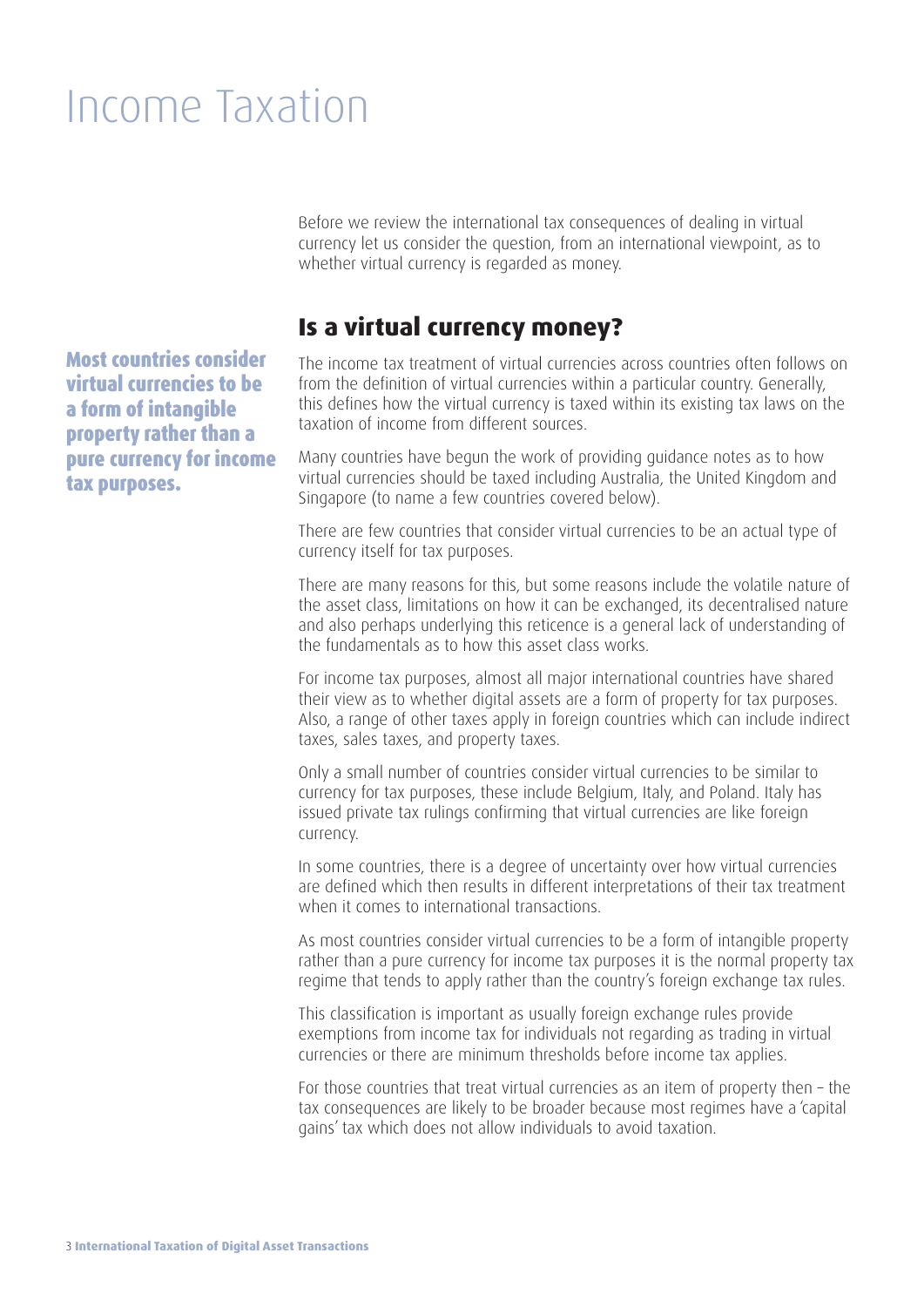In places, such as Singapore and Hong Kong whether there are no capital gains taxes on individuals – the classification of a digital asset as property is a good outcome.

There are a whole host of possible transactions or events to consider from an international taxation viewpoint. We will examine a few of the more important ones with respect to virtual currencies.

#### **Taxation upon on creation by the Miner**

The first possible taxing event in relation to a unit of virtual currency is when it is created.

As we know virtual currencies can be created via the mining process (through rewards under a proof of work protocol), by way of an airdrop or through an ICO of new tokens.

It is worth noting though that virtual currency received via airdrops may be of little value, and there is less international concern about this area of tax compliance. This is due to the fact that airdrops may involve the distribution of very small amounts of virtual currencies which have next to no market value given their relative newness.

As mining has received the most international attention from tax authorities this is our focus.

A number of major countries consider that the receipt of newly minted coins is the first taxable event. These countries include Finland, Japan, New Zealand, Norway, the United Kingdom, and the United States.

Broadly speaking these countries include the value of the virtual currency in the miner's taxable income when the token is received and tax it as ordinary income. All costs of production are generally allowable.

In Finland income from mining activity is treated as business income and any direct costs can be deducted including the costs of electricity and equipment used in any mining activity. Generally, the timing of the income tax liability is when the token is received.

Norway adopts a slightly different position. It views income from mining as income based on the market value of the virtual currency at the time of 'extraction'. There is a slightly different methodology in terms of calculating income from mining depending upon how the mining is done, i.e., as a business or using a home computer on a private or hobby basis.

In the United Kingdom, the position is similar to Finland's and the income generated is estimated at the value of the virtual currency in pound sterling at the time of receipt. If the mining activity does amount to the carrying on of a business, then the value of the virtual currencies at the time of receipt will be included in the miner's taxable income as trading profits.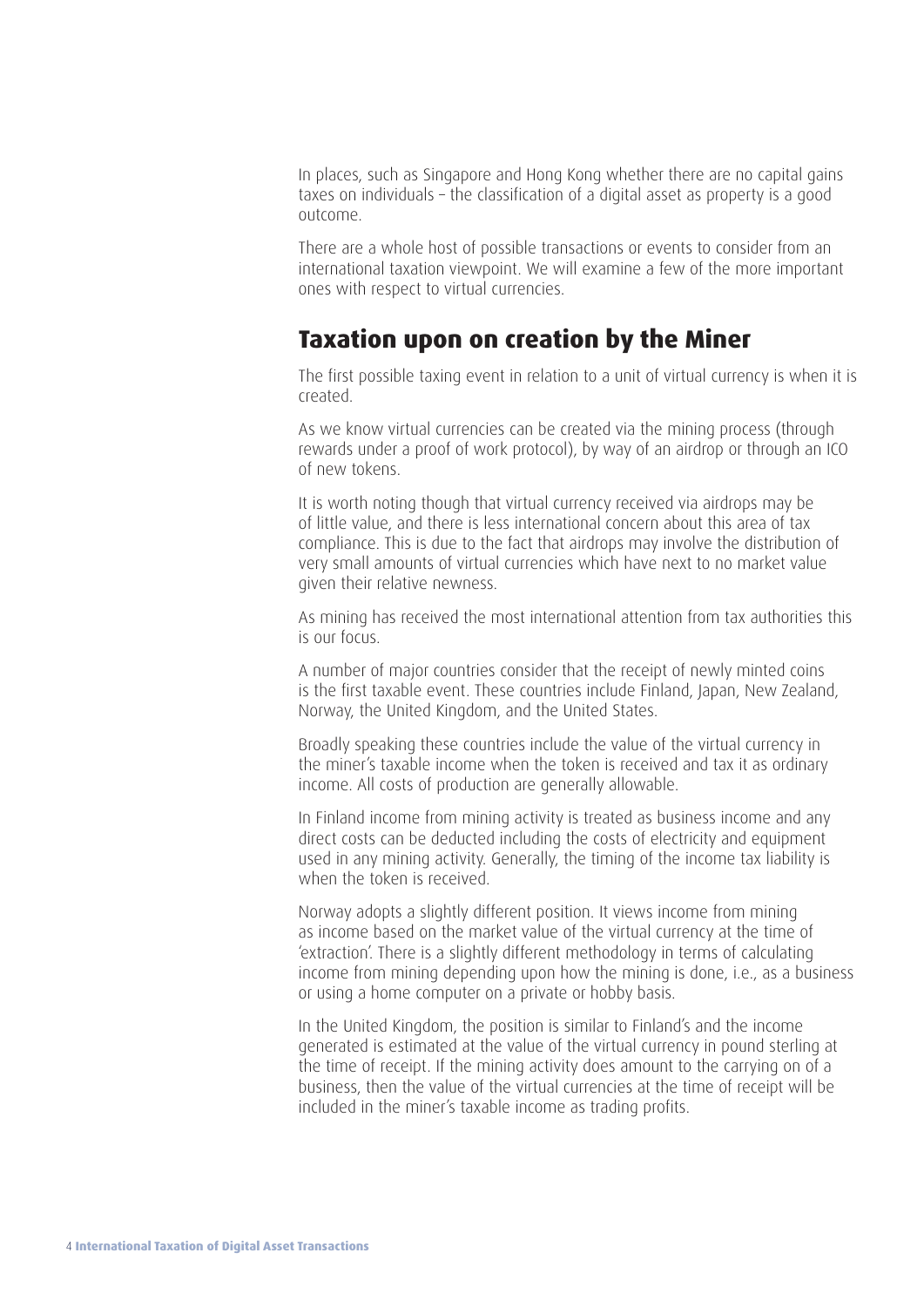Any future gains realised when that token is sold are then treated as capital assets and taxed under the capital gains regime. An interesting side note is that in the United Kingdom airdrops are not taxable (assuming that they were not received in exchange for goods or services being provided by the recipient) but rather they will be taxed as a capital gains on disposal.

Lastly it is worth noting that a number of countries tax treatment of the creation of a virtual currency depends on whether the mining activity takes place as a business activity or is more of a hobby or occasional pursuit. These countries include Australia, Canada, and Singapore.

#### **Taxation upon disposal by the Miner**

There are a large number of countries that treat the first disposal of the virtual currency by the miner as the initial taxable event. These countries include Denmark, France, & Singapore (business mining only).

In these jurisdictions the total value of the virtual currency at the date of its disposal is then included in the miner's taxable income less the costs incurred to mine the asset. A number of countries allow the write off of computing costs including Australia, Austria, and Estonia.

For countries that treat disposal as the initial taxing point the income is most commonly regarded a capital gain taxable under the capital gains tax rules of those countries.

This usually means that reduced tax rates, or partial exemptions apply, as compared to the situation were the gain to be regarded as business income.

Some countries apply exemptions from capital gains tax after a certain holding period is met, which can mean that income from mining can be untaxed. These countries include New Zealand, Singapore, and Switzerland.

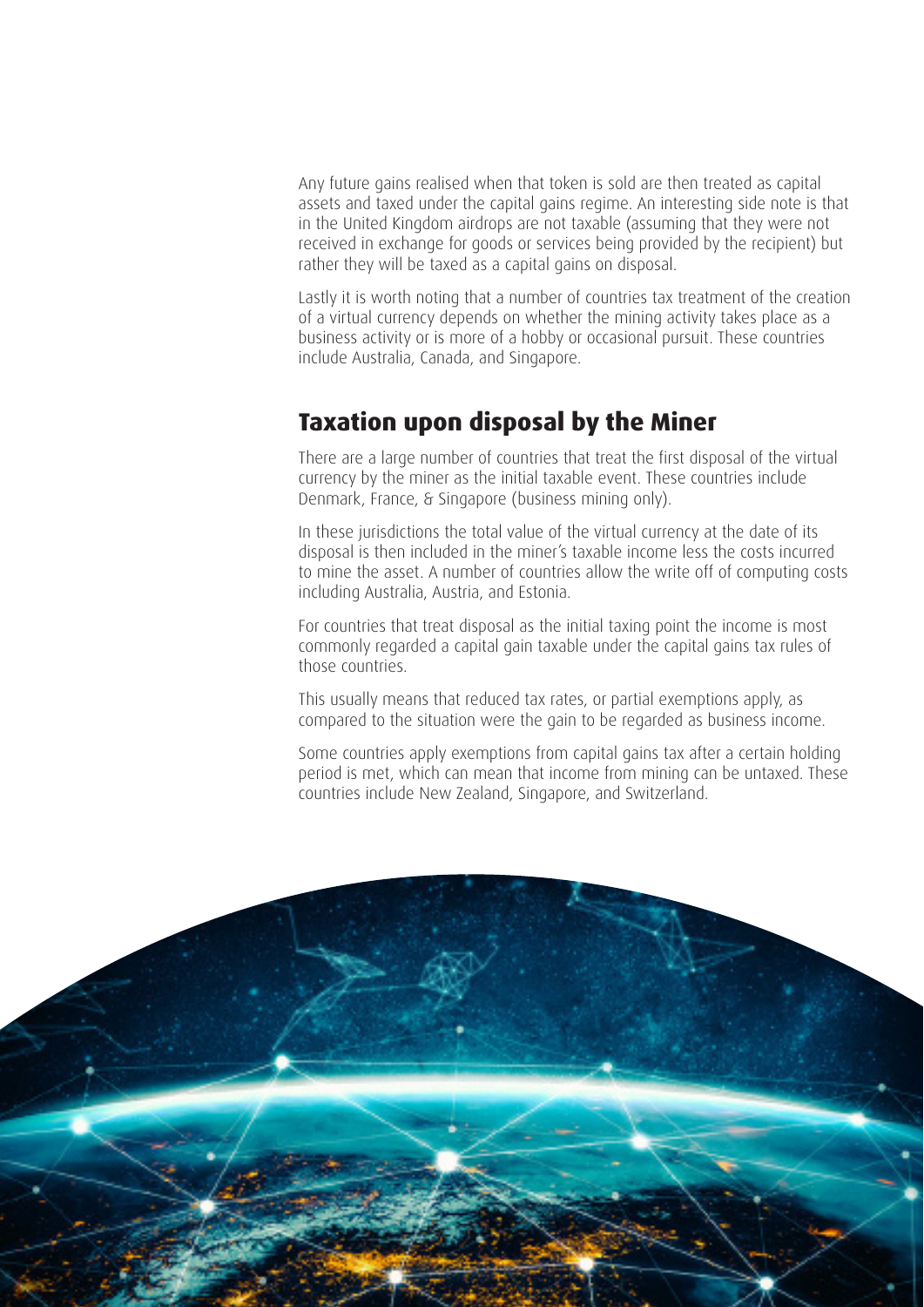#### **Taxation on receipt by the Miner**

The receipts basis of taxation applies to miners in Australia, Canada, and Singapore if the mining activities are being carried on as a business rather than as a hobby or part time activity.

In Australia, if the miner is carrying on a business, then any virtual currencies generated through mining are treated as trading stock and the usual trading stock rules apply. Generally, this means that changes in the value of the stock are included as income or losses and sales revenue is assessable income.

Deductions are calculated pursuant to the usual rules of Australia's income tax laws and any losses from mining are available to be offset against the miner's other income. If the mining activities are not conducted as part of carrying on a business, then the virtual currency mined is taxed under Australia's capital gains tax regime. Australia's personal use asset rules may exempt and individual from paying capital gains tax in certain cases.

Canada's position is similar to that of Australia. Virtual currencies gained through business mining activities are considered as business income. The income is calculated at the value of the mined virtual currency when the virtual currency is received and is first treated as inventory of the business. If, the acquisition of the virtual currency through mining activities is considered a speculative investment, then taxation occurs at the point of disposal. In such a case the cost of acquiring the virtual currency is treated as its cost base when calculating the capital gain.

Under Singapore law, a miners' profit from the receipt of virtual currencies is taxable if such virtual currency was created with a profit-making intention and provided that the gains or loss have a trading or business nature. The default position for companies engaged in such activities is that they will be treated as carrying on a business whereas individual miners will prima facie be treated as conducting a hobby or otherwise not taxable as Singapore does not have a capital gains tax.

#### **Disposing of virtual currencies**

The vast majority of major global economies treat a disposal of a virtual currency as a taxation event.

There are a number of ways that a disposal of a virtual currency can occur including, exchange for fiat, exchange for a good or service or via gift, loss, or theft.

Income is calculated at the value of the mined virtual currency when the virtual currency is received and is first treated as inventory of the business.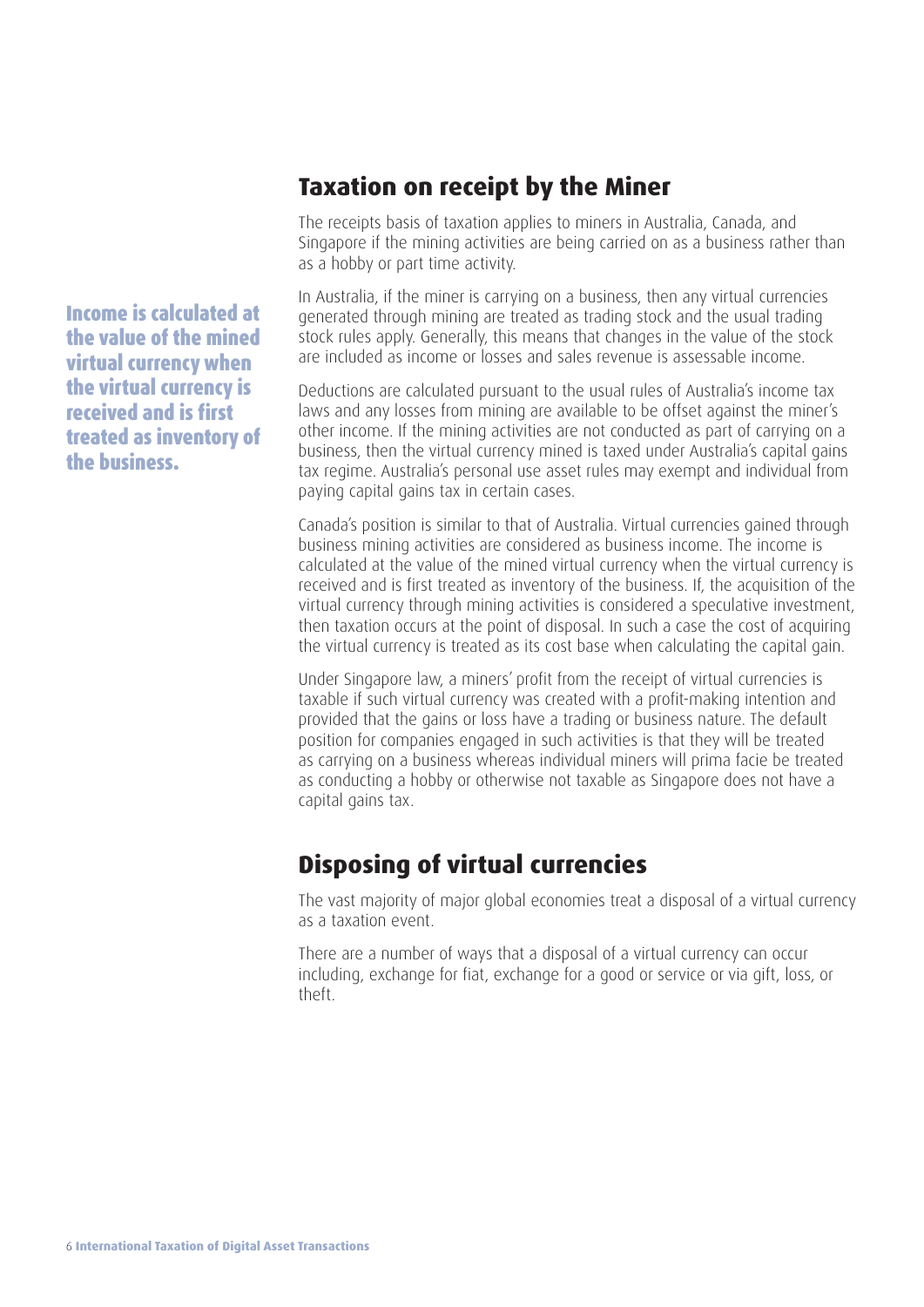Major economies consider exchanges between virtual currencies and other forms of virtual currency to give rise to taxation.

#### **Exchanges for Fiat Currency**

Most of the major economies of the world consider an exchange of virtual currency for fiat a taxable event including Australia, Germany, Japan, Israel, and the United Kingdom.

With a few exceptions, most of the above major economies consider exchanges between virtual currencies and other forms of virtual currency to give rise to taxation.

There are though, a couple of notable exceptions to this including Italy and Switzerland. In Italy transactions by individuals in virtual currency are not taxed unless they are treated as speculative trading based on certain defined tests under Italian tax law.

In Switzerland, transacting virtual currencies is treated the same as transacting with conventional methods of payment and any gains or losses have no tax consequence. Similar to Italy if the activities are considered commercial then any capital gain may be taxable and any losses deductible.

#### **Exchanges for Virtual Currency**

When virtual currency is exchanged for another virtual currency, most major countries do not make a distinction in tax terms between part time trading and trading as a going concern or business. These countries included Denmark, Germany, and Korea.

Denmark, for example treats any gains from disposing of virtual currencies as speculation and taxable under business or capital gains tax rates.

Some countries do not consider exchanges with other virtual currencies to be taxable include Chile, France, and Poland. The likely reasons for this are pragmatism as it would be extremely difficult for the Revenue to calculate gains or losses occurring between virtual currencies. The view might be that only an interaction with a fiat currency on an exchange is something more readily determinable.

The international tax treatment of persons involved in part time activities generally established the position whereby the tax treatment falls under the capital gains tax regime which means reduced tax rates with any losses being quarantined. This contrasts with the international tax treatment for those persons carrying on a business undertaking.

In a number of jurisdictions, the tax treatment depends upon the type of owner and or the expected use of the virtual currency. Let us look at three such jurisdictions Australia, Belgium, & Japan.

Australia taxes exchanges carried out in the conduct of a business undertaking and those undertaken in a private capacity. Business activity is subject to normal taxation whereas individuals undertaking non-business-related activities are taxed on any capital gain they may make on the transaction. If the gain on the asset was made in respect of an asset held for longer than 12 months, then a discounted tax calculation is performed. The personal use exemption rules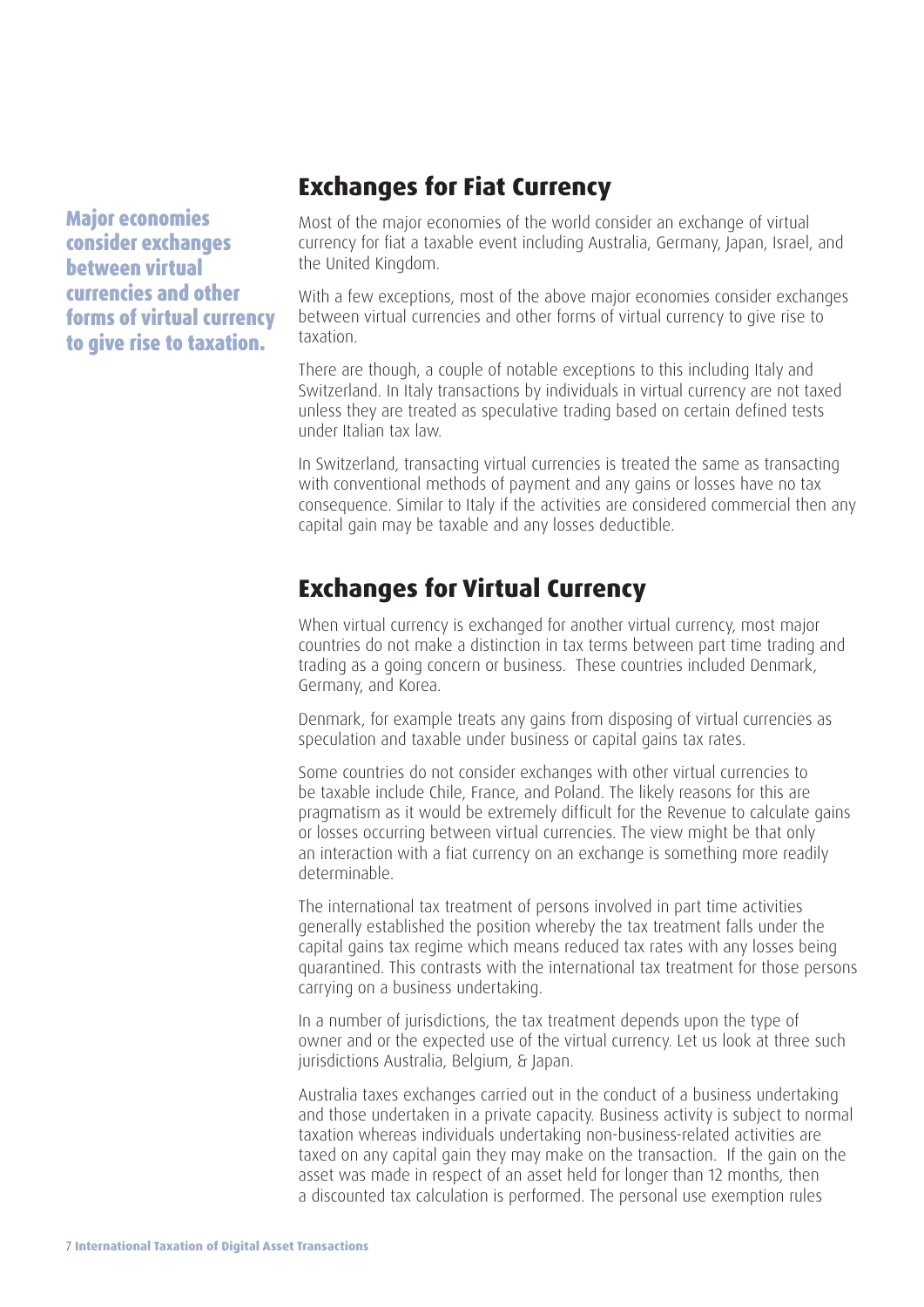may apply in some cases. Australia's tax system quarantines any capital losses against future capital gains so this means any virtual currency losses by an individual cannot be offset against other personal income of the individual. Also note that an individual can carry on a business as a sole trader and therefore if the digital assets are being traded then Australia's ordinary trading stock rules come into play.

Belgium's tax system provides that in cases where a person's professional occupation is trading virtual currencies, any profits will be taxable as professional income and subject to progressive tax rates that range between 25 and 50 per cent. However, a Belgian resident who makes gains on virtual currency outside his or her professional is likely to not pay tax if these transactions are part of their usual wealth management affairs.

Under Japanese tax law, similar to Australia and Belgium, a distinction is made between income generated from occasional trading and income derived from the carrying on of a business undertaking. Income gained from part time trading of virtual currency is treated as miscellaneous income and curiously is not concessionally taxed like gains from stocks and bonds. Such gains are actually added to an individual's income and then taxed. This can result in a tax rate above 50%.

#### **Exchanges for Goods & Services**

Virtual currencies are now commonly being exchanged for goods and services. The trend is likely to continue given the increasing number of virtual currencies being issued in the marketplace.

Many countries including Croatia, Lithuania, Norway & Sweden treat these transactions as barter or reciprocal transactions under their domestic tax systems. Furthermore, the disposal of virtual currency for goods and services creates a taxable event for the owner of the virtual currency. Estonia however, unlike its neighbour Lithuania, does not consider any disposals to be a taxable event in relation to the token itself.

There is a general view amongst most countries, that in terms of the person receiving the virtual currency the underlying tax treatment should be the same as if the person had received fiat.

This is not wholly unexpected.

Therefore, a supplier who supplies goods and receives say, bitcoin or ether, would include the value of the bitcoin or ether in their taxable income. Likewise, an employee who is paid in bitcoin or ether is generally taxable on that value under the relevant country's personal income tax rules.

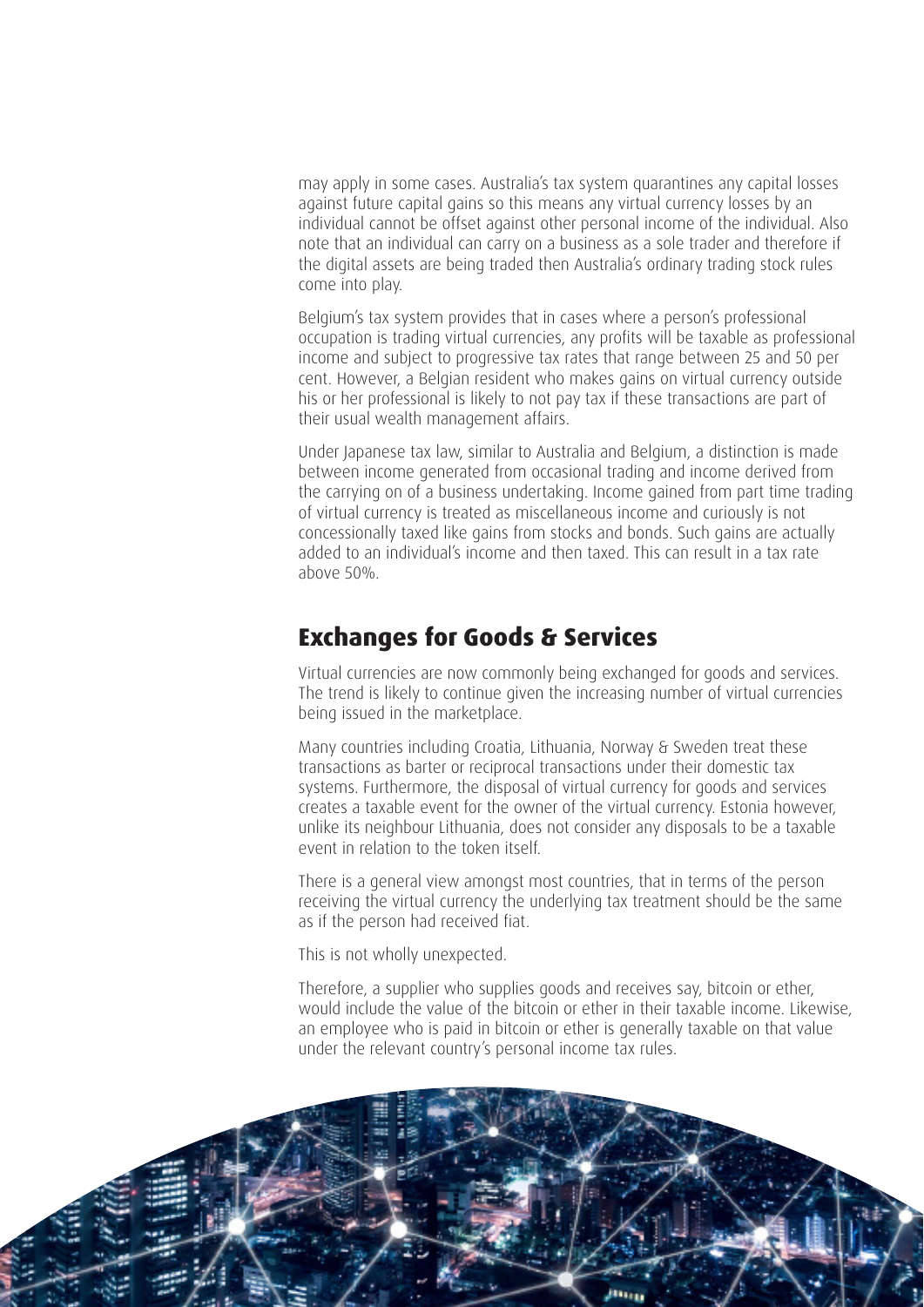### **Exchanges occurring for no value**

There is a dearth of information across the international tax community about how disposals of virtual currencies should be treated in cases where there is no consideration involved. An example of this type of disposal is a gift to a friend or family member or a charity.

In a number of countries, such a disposal does give rise to taxation. Generally, a gift of virtual currency can result in taxation being due on the donor or the donee depending upon the particular country involved.

The United Kingdom for example treats the taxable event as having occurred at the donor level. If the gift is made to a registered charity, then an exemption from tax may result. The donee is generally deemed to have received the virtual currency at the date the gift was made for a market value at that date.

In Australia, however, gifts are generally not taxable to the recipient. Unless the gift is made to a registered charity the gift is not deductible to the donor. Australia would though generally tax the donor to the extent a capital gain was made on the virtual currency at the time of the gift.

Another type of disposal is loss or theft.

The general position among a number of countries is that a loss of trading stock (in cases where the virtual currency is trading stock) is tax deductible. These countries include, Australia, Singapore & the United Kingdom. Losses incurred by private individuals due to carelessness or theft are not generally tax deductible.

A gift of virtual currency can result in taxation being due on the donor or the donee depending upon the particular country involved.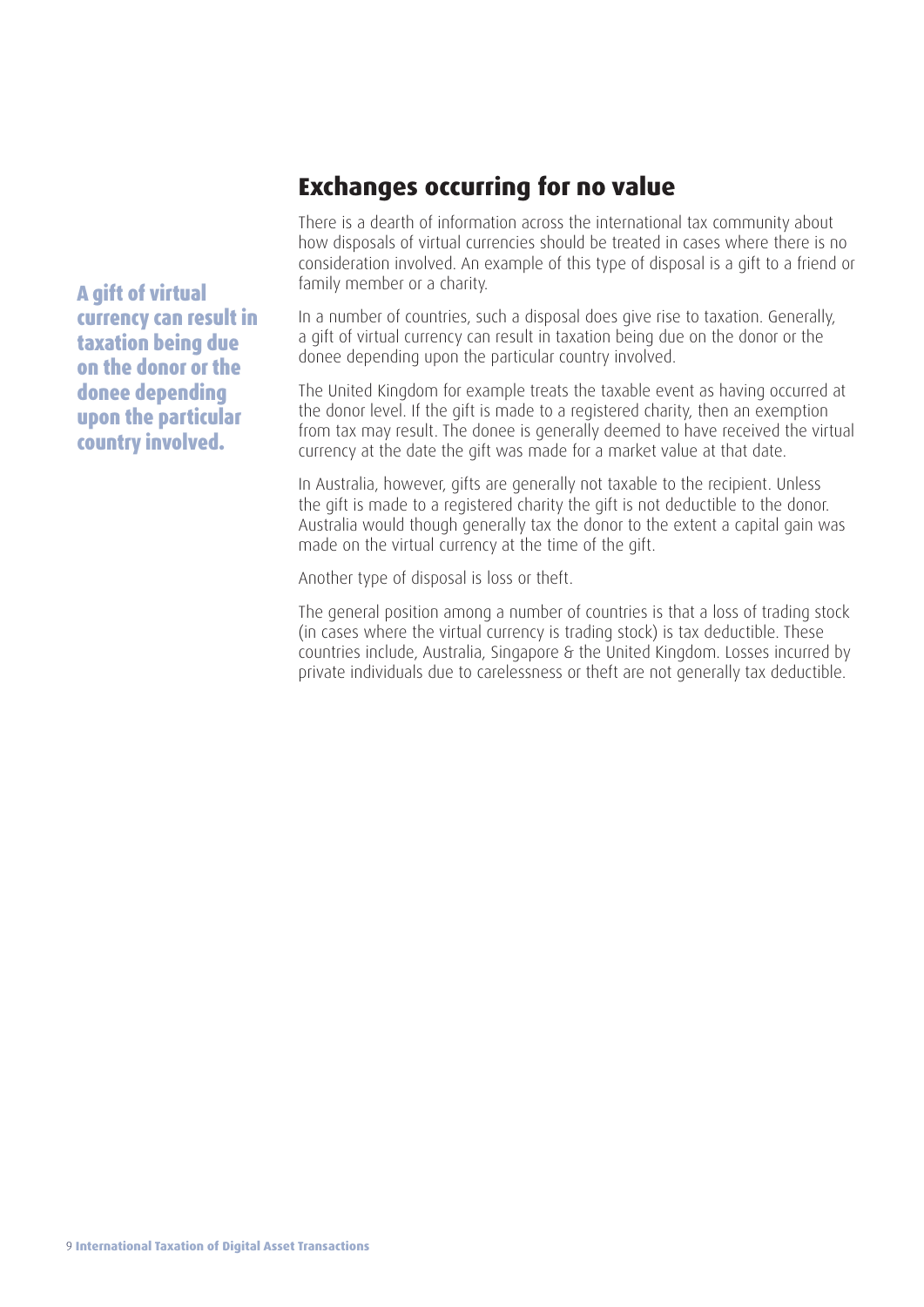# Conclusion

This article highlights just how much work is yet to be done in the area of the international taxation of digital assets. For a true international consensus to emerge regarding how various transactions should be viewed and taxed around the globe, many more years of research and collaboration between tax authorities will need to be done.

We can already see that some countries are presently adopting pragmatic positions with respect to tax collection on digital assets due largely to the challenges of identifying what individuals are doing within the realm of digital assets.

Other countries continue to view digital assets through the prism of their existing taxation and reporting systems. While that may be the case for now it is evident that international tax and reporting systems will have to adapt significantly if they are to keep pace with the creativity being displayed in word of DeFi.

It is also worth bearing in mind that the existing digital asset world has yet to embrace the power of quantum computing, which will continue to present global taxation authorities with an ever-increasing range of technical issues to deal with.

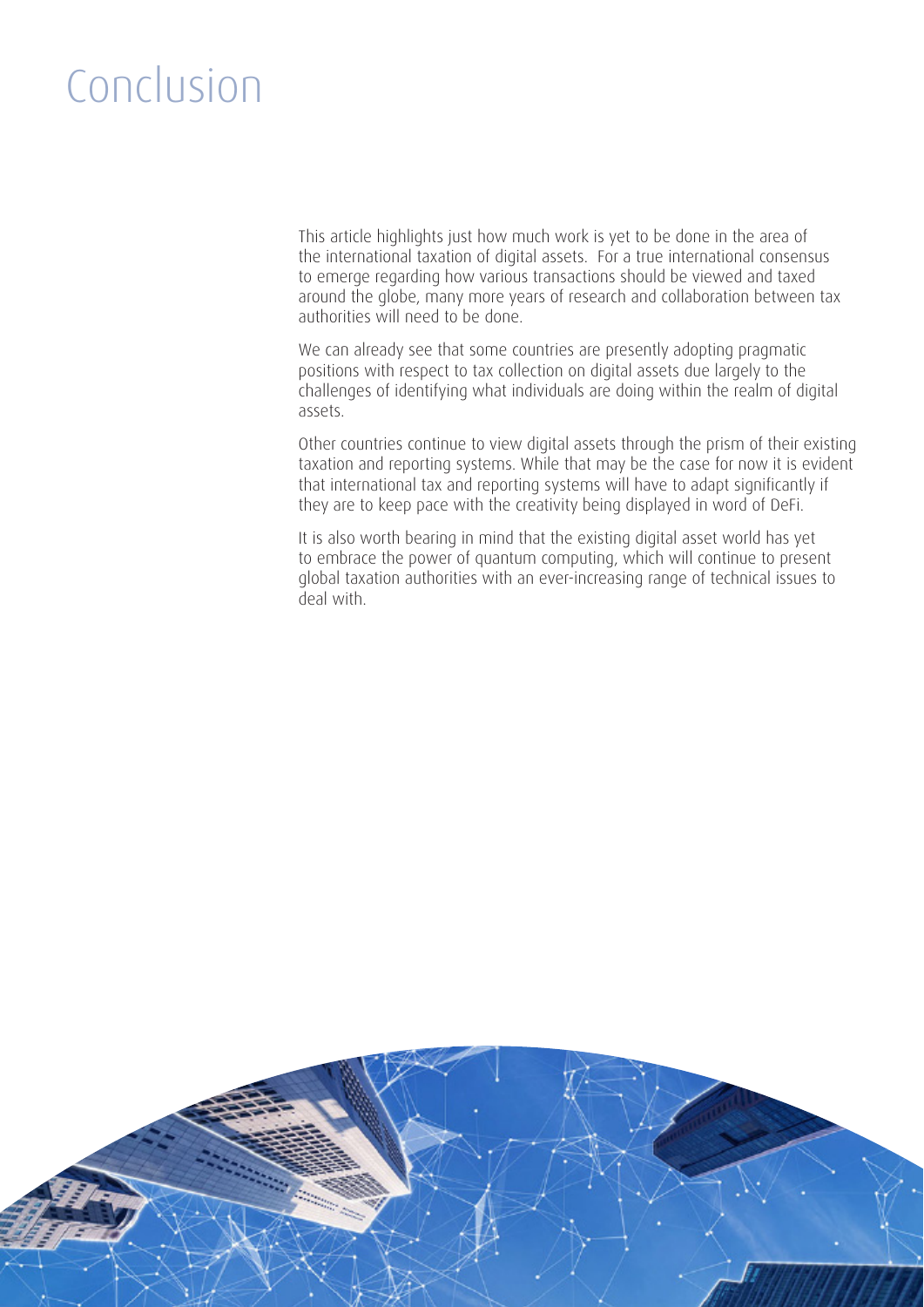### **About the Author John Marcarian**



John is an Australian Chartered Accountant with over 25 years of experience. Having founded CST Tax Advisors in 1992, John has in-depth knowledge of international tax matters for both businesses and globally mobile expats.

In 2004 John established the Singapore Office of CST. CST now has offices in a number of cities around the world.

#### Recognised Thought Leader

John has had a number of articles published in the Tax Specialist, a publication of the Institute of Chartered Accountants of Australia, and the Tax Yearbook, a publication of the International Tax Planning Association.

Most recently, John has published two books; 'Expatland', which is aimed at assisting potential global expats plan their move and 'The CST Way' a professional services book for Global Accounting Firms.

John is a sought-after speaker on tax and business matters and regularly presents to business groups around the world.

#### Recognised Tax Specialist in Digital Assets

John has a deep understanding of digital assets and the Fourth Industrial Revolution presently underway around the world in the area of blockchain and digital assets.

A recognised tax specialist in digital assets, John has a qualification from the MIT Sloan School of Management in BlockChain technologies.

He has contributed tax expertise to a specialist US publication on international tax and digital assets.

He works regularly with companies issuing tokens and other forms of digital assets. This unique blend of skills gives John a practical day to day knowledge of the business challenges faced by entrepreneurs in the digital asset market.